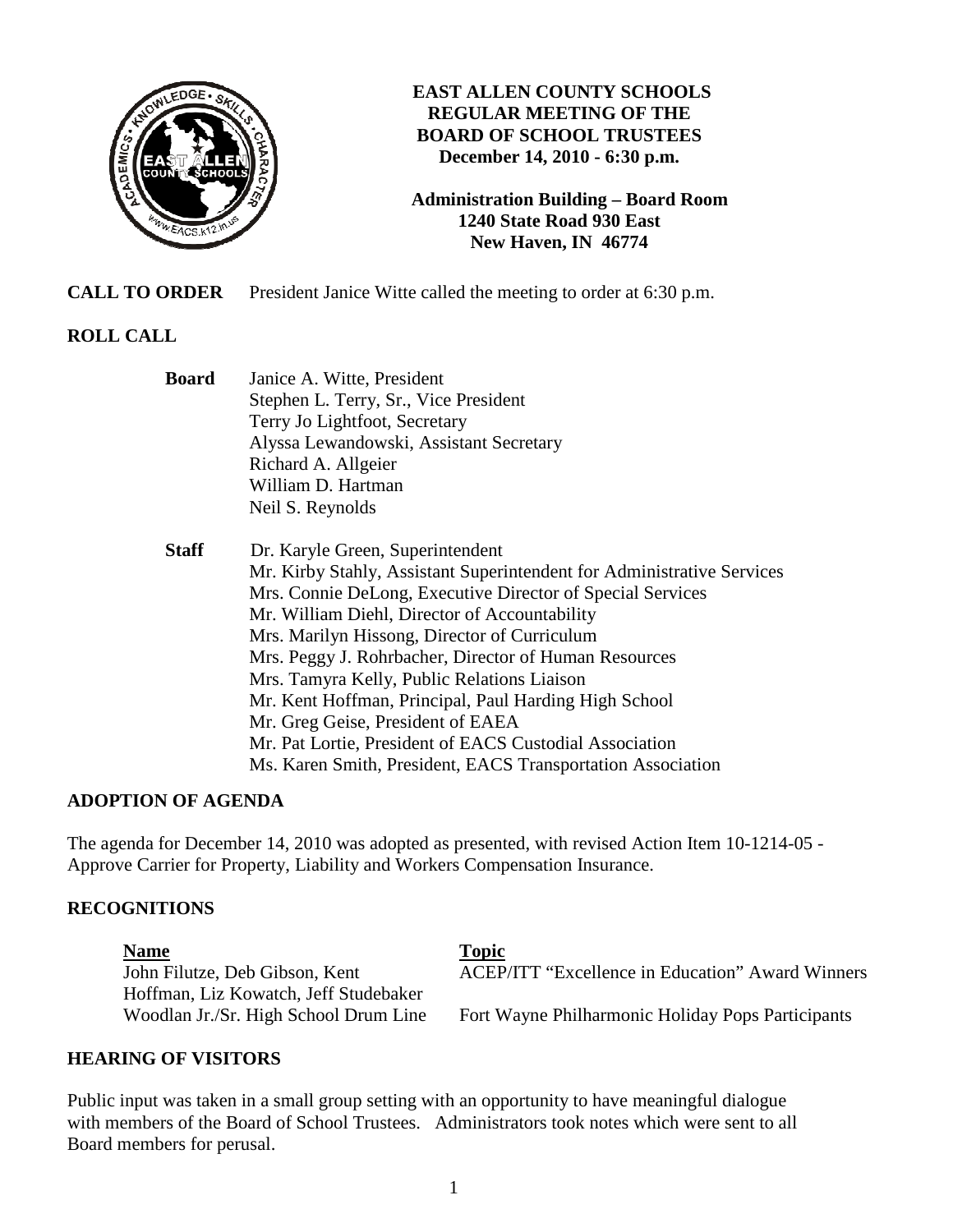# **APPROVAL OF MINUTES:** November 30, 2010 Regular Meeting

# **INFORMATION ITEMS**

None.

# **SUPERINTENDENT COMMUNICATIONS**

| S <sub>p</sub> e <sub>aker(s)</sub> | <b>Subject</b>                                |
|-------------------------------------|-----------------------------------------------|
| Bill Diehl                          | School Performance Report & Technology Update |
| Dr. Karyle Green                    | <b>Transition Plans Update</b>                |

# **ACTION AGENDA**

# **CONSENT MOTION:**

| 10-1214-01 | <b>Approval of Human Resources Report</b>                                                                                           |                                                                       |                                                                            |
|------------|-------------------------------------------------------------------------------------------------------------------------------------|-----------------------------------------------------------------------|----------------------------------------------------------------------------|
| 10-1214-02 | <b>Approval of Financial Reports</b>                                                                                                |                                                                       |                                                                            |
| 10-1214-03 | <b>Approval of Meetings and Conferences Requests</b>                                                                                |                                                                       |                                                                            |
| 10-1214-04 | <b>Approval of Bid to Purchase Buses from State CIESC</b>                                                                           |                                                                       |                                                                            |
| 10-1214-05 | Approval of Carrier for Property, Liability and Workers Compensation Insurance<br>(Revised)                                         |                                                                       |                                                                            |
| 10-1214-06 | <b>Denial of Award of Fuel Bids</b>                                                                                                 |                                                                       |                                                                            |
| 10-1214-08 | <b>Approval of Contracts for Appraisal of School Facilities</b>                                                                     |                                                                       |                                                                            |
| 10-1214-09 | Approval of Application and Receipt of Funds for the Refugee Children School<br><b>Impact Grant (RCSIG) Program for SY2010/2011</b> |                                                                       |                                                                            |
|            |                                                                                                                                     | excluding item seven, as revised and presented.                       | Motion: That the Board of School Trustees approve items one through nine,  |
|            | Motion: Allgeier                                                                                                                    | Second: Lightfoot                                                     | Vote: Aye: $7-0$                                                           |
| 10-1214-07 | <b>Construction Fund</b>                                                                                                            | Approval of Expenditure and Closing Out of East Allen County Schools' |                                                                            |
|            |                                                                                                                                     |                                                                       | Motion: That the Board of School Trustees approve item seven as presented. |
|            | Motion: Allgeier                                                                                                                    | Second: Lightfoot                                                     | Vote: $Aye: 7-0$                                                           |